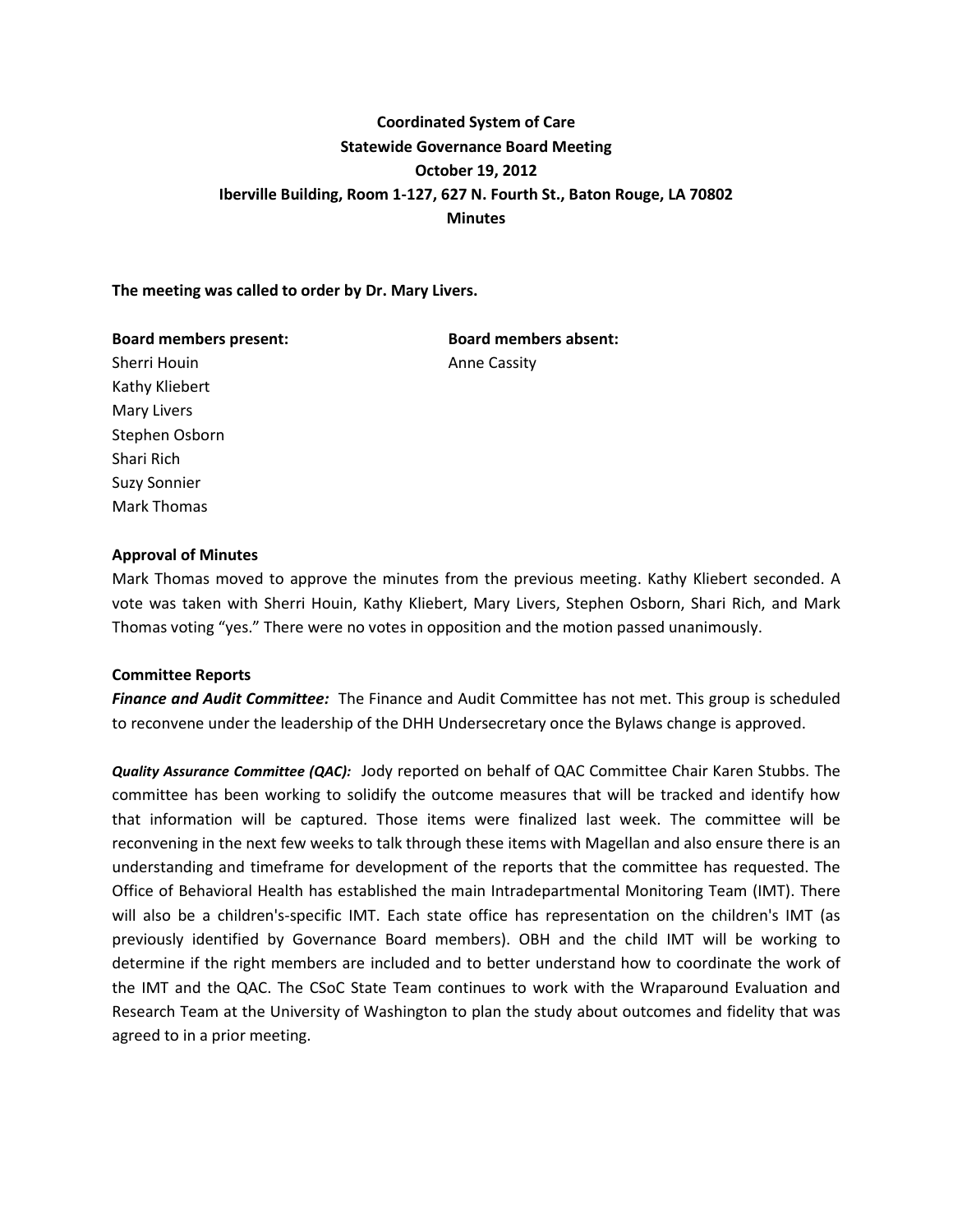A motion was made by Shari Rich to accept the Committee Reports and seconded by Stephen Osborn. A vote was taken with Sherri Houin, Kathy Kliebert, Mary Livers, Stephen Osborn, Shari Rich, and Mark Thomas voting "yes." There were no votes in opposition and the motion passed unanimously.

# **New Business**

*SR 119 Response Letter:* The next response letter for SR 119 is being prepared per the previously agreed to template. It will be disseminated to Board members once submitted to the legislature.

# **Unfinished Business**

*Regional Expansion:* Jody Levison-Johnson reported that a very successful meeting was held in Jefferson Parish on October 12, 2012 that included representatives from the Wraparound Agency, Magellan, the CSoC State Team, and key partners in both Jefferson and Orleans Parish to discuss expansion from the region previously comprised of solely Jefferson Parish to the entire Act 1225 Region 1 (Jefferson, Orleans, Plaquemines and St. Bernard parishes). The Jefferson Parish team will be conducting outreach to Community Team members including families and youth over the next several days as the next step.

*CSoC Structure/Approach*: Jody Levison-Johnson reported that at the last Governance Board meeting, there was considerable discussion regarding the feasibility of the current FSO structure and DHH was asked by the Board to revisit CSoC structures and processes in an effort to engage in Continuous Quality Improvement and make system refinements based on lessons learned to date.

Since that meeting, there has been some reworking to simplify the CSoC referral and enrollment process to assure that eligibility for those being referred is verified as quickly as possible and that families are given access to the right services at the right time. With respect to the FSOs, a new single statewide structure has been developed that will preserve the integrity and intent of the FSOs, reduce overhead and administrative costs, and result in a more sustainable model. A Request for Information (RFI) will be issued to select this organization. A new increased rate is being established that more accurately accounts for the cost of providing FSO services within Louisiana. The regional Community Team structure will continue.

There was discussion regarding the involvement of families in the development of this new structure. It was recommended that Jody schedule a meeting with partners and family members to ensure their input is obtained and any concerns are understood so that the Request for Information being developed can adequately address these issues. Suzy Sonnier motioned that this recommendation be adopted. It was seconded by Mark Thomas. A vote was taken with Sherri Houin, Kathy Kliebert, Mary Livers, Stephen Osborn, Shari Rich, Suzy Sonnier, and Mark Thomas voting "yes." There were no votes in opposition and the motion carried.

*Magellan Presentation:* Donna Herren, CSoC Director for Magellan and Rusty Miller, Network Liaison for Magellan provided the update. Donna shared that for CSoC there have been 2,219 referrals made and enrollment was currently at 554.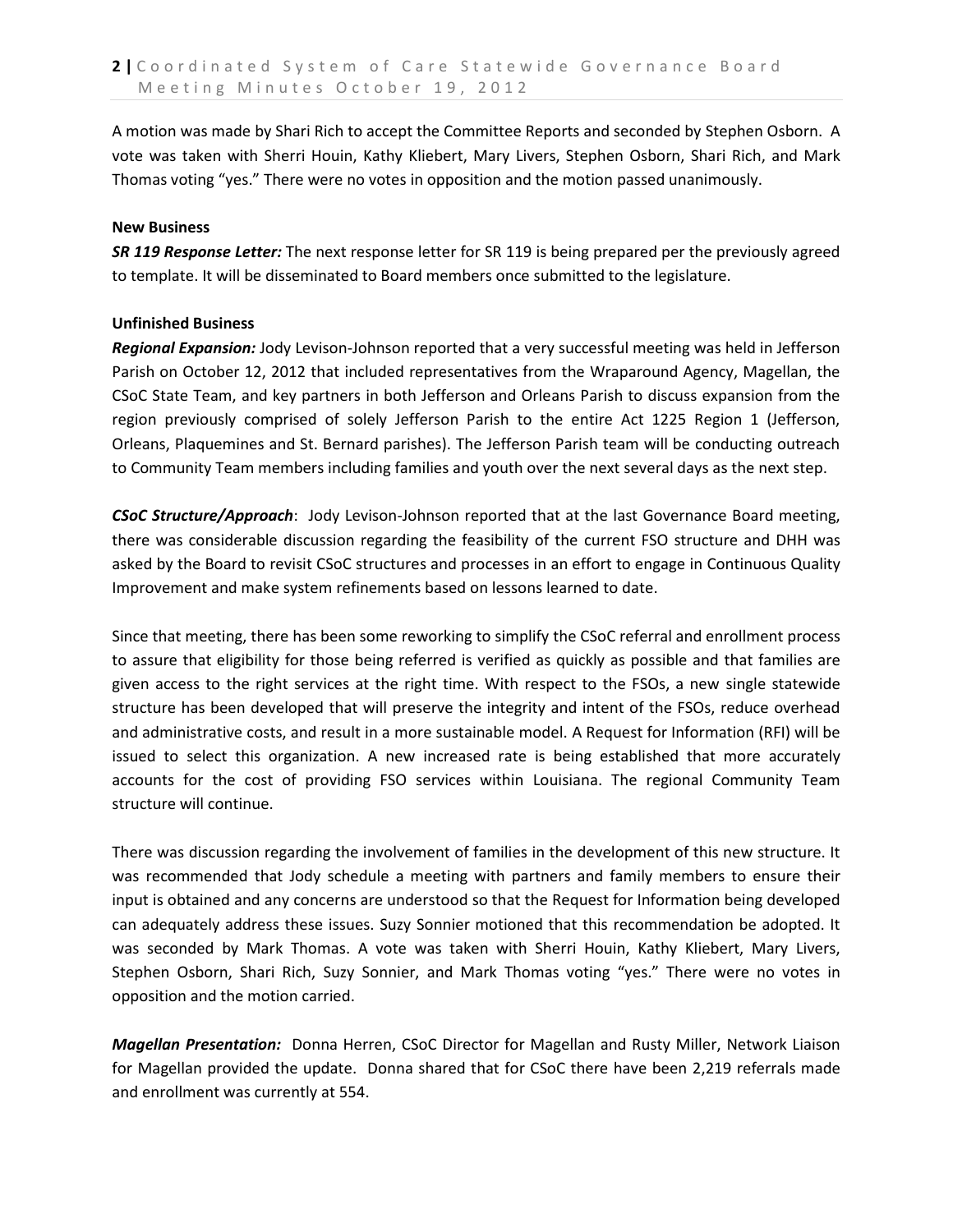#### **Enrollment as of 10/19/12**

| Region 2 (Capital Area)    | 126 |
|----------------------------|-----|
| Region 7 (Alexandria Area) | 71  |
| Region 8 (Shreveport Area) | 154 |
| Region 9 (Monroe Area)     | 150 |
| Jefferson Parish           | 53  |
| ΤΟΤΑL                      | 554 |

There was a dip in referrals during the late summer months. Now that school has resumed enrollment and referrals are beginning to increase. Donna will provide a more complete report at the board's next meeting about the youth being served. With respect to outreach, in September six meetings were conducted for school personnel to help them better understand the population that would be appropriate for CSoC and other behavioral health services under the Louisiana Behavioral Health Partnership.

Rusty Miller provided an update regarding the provider network. Magellan of Louisiana has contracted with 22 agencies in 34 sites for various levels of out of home care (see table below).

| <b>Provider Type</b>                              | # of beds |  |
|---------------------------------------------------|-----------|--|
| <b>Therapeutic Foster Beds</b>                    | 248       |  |
| Non-Medical Group Home (Basic)                    | 230       |  |
| Non-Medical Group Home (Mother/Infant)            | 14        |  |
| Non-Medical Group Home (Diagnostic)               | 24        |  |
| Therapeutic Group Home Licensed                   | 8         |  |
| Therapeutic Group Home Unlicensed                 | 16        |  |
| <b>PRTF Sexual Offender</b>                       | 24        |  |
| <b>PRTF Unlicensed in Ruston</b>                  | 80        |  |
| Substance Abuse Youth (Inpatient)                 | 15        |  |
| Substance Abuse Mother & Child                    | 12        |  |
| There are a total of 685 beds that are available. |           |  |

A discussion occurred regarding network capacity for crisis stabilization. Mary Livers expressed that she is particularly interested in crisis services as an alternative for law enforcement personnel and that she would be willing to go to the local sheriff's offices to provide information about available services vs. placing a youth in detention. Kathy Kliebert also stated that education of law enforcement personnel is key as children/youth in crisis are often inappropriately placed in psychiatric hospitals as well as detention facilities when they interface with law enforcement personnel.

# **Action Items**

*Bylaws Change:* The proposed revision to the Bylaws, which was originally reviewed at the July Governance Board meeting, removes the clause that requires the Finance and Audit Committee to be